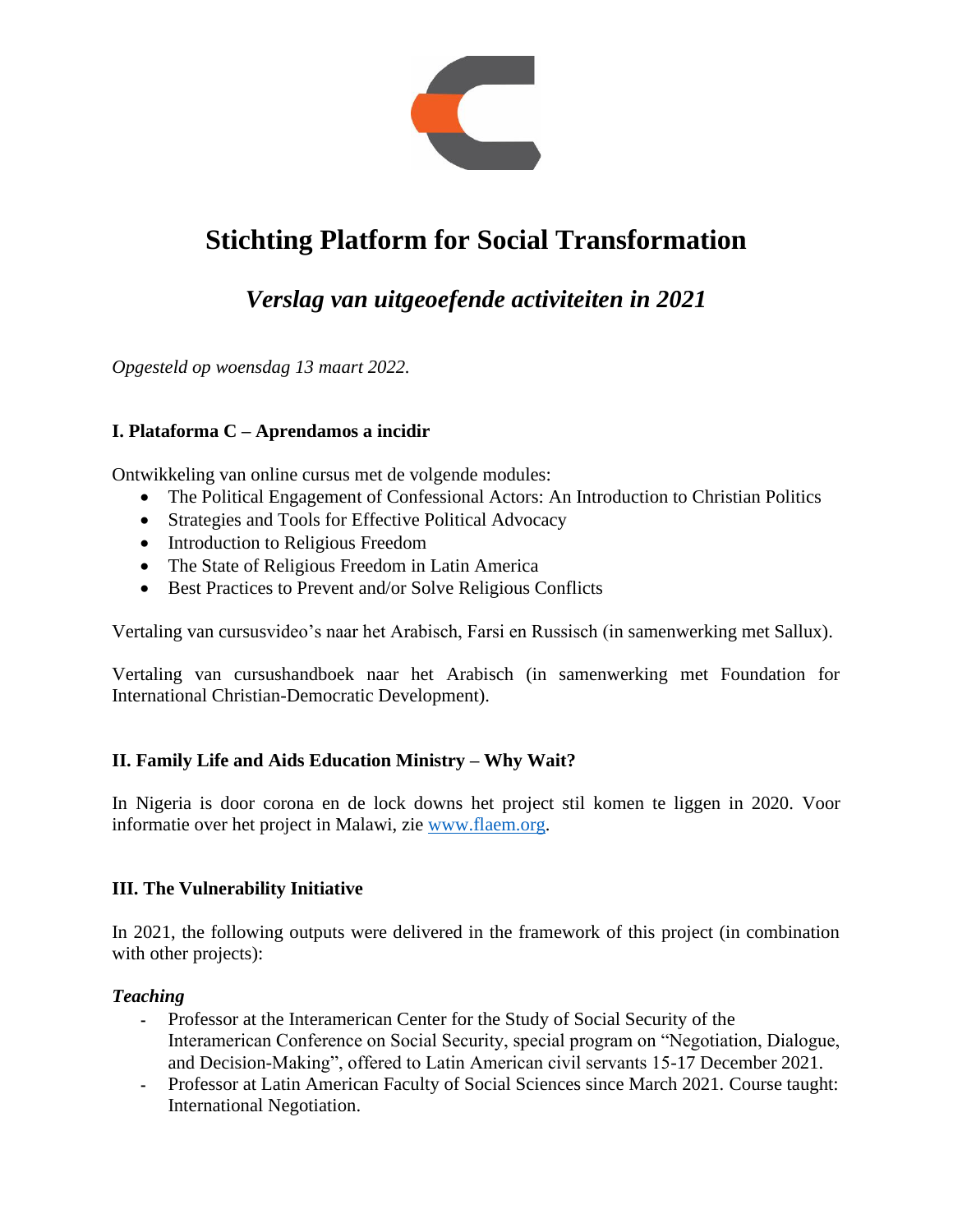

- Professor at Latin American University of Science and Technology (Costa Rica) since September 2020. Courses taught: Globalization, Environment and Development: Seminar Geopolitics of the Middle East; Theory of the State; International Political Economy; The Costa Rican Political System; Peaceful Conflict Negotiation and Resolution.
- Lecturer in International Public Management & Digitalization at The Hague University of Applied Sciences (The Netherlands) since April 2020. Courses taught: Comparative Public Administration; Comparative Politics; Policy Advice Skills; Research Skills; Modern History and International Institutions; e-Governance; International Law; Public Law; Economics and Government; Public Policy Making; Literature Review; Social Urban Innovation. Thesis supervision.
- Guest lecture in the Minor program 'Globalization, Governance and Development' of the International Public Management program of The Hague University of Applied Sciences (2022).
- Guest lecturer in the Master Module 'Promotion of Local Developments', in partnership with the International Institute of Social Studies, Erasmus University Rotterdam (2021; 2022).
- Guest lecturer at the Institute of Human Rights and Religious Freedom of Zion International University, Colombia (2021).

#### *Awards*

- Order of Merit, Governor's Office of the Department of Meta, Colombia (*Órden al mérito*), 3 July 2021

#### *Public testimonies*

- Presentation "Guidelines to include the guarantee of religious freedom in urban planning", V international colloquium of the Academic Network for the Respect and Guarantee of Religious Freedom on "Challenges of the participation of the religious sector in urban planning", Ministry of the Interior, Bogotá (Colombia), 1 December 2021.
- Presentation "Obstacles of religious actors-leaders in the promotion of rights and democracy in Cuba", 181st Session of the Inter-American Commission on Human Rights (IACHR), Washington D.C., 25 October 2021.
- Presentation "The Social Leadership of Religious Women", National Day of Religious Freedom in Colombia, Institute of Human Rights and Religious Freedom of Zion International University, Secretariat of Human Rights and Peace of the Government of the Department of Meta (Colombia) and Fundación Resiliencia Colombia, 3 July 2021.

#### *Peer-reviewed articles*

- Petri D.P. & Flores T.I. (2022). The impact of COVID19 on religious regulation: study of Colombia, Cuba, Mexico and Nicaragua. *International Journal for Religious Freedom 15*(2) (under review).
- Petri D.P. & Glasius M.E. (2022). [Vulnerability and Active Religious Behavior: Christians and](https://pure.uva.nl/ws/files/60761937/Vulnerability_and_Active_Religious_Behaviour_HRQ.doc)  [Crime Syndicates in Mexico.](https://pure.uva.nl/ws/files/60761937/Vulnerability_and_Active_Religious_Behaviour_HRQ.doc) *Human Rights Quarterly 44*(3) (in press).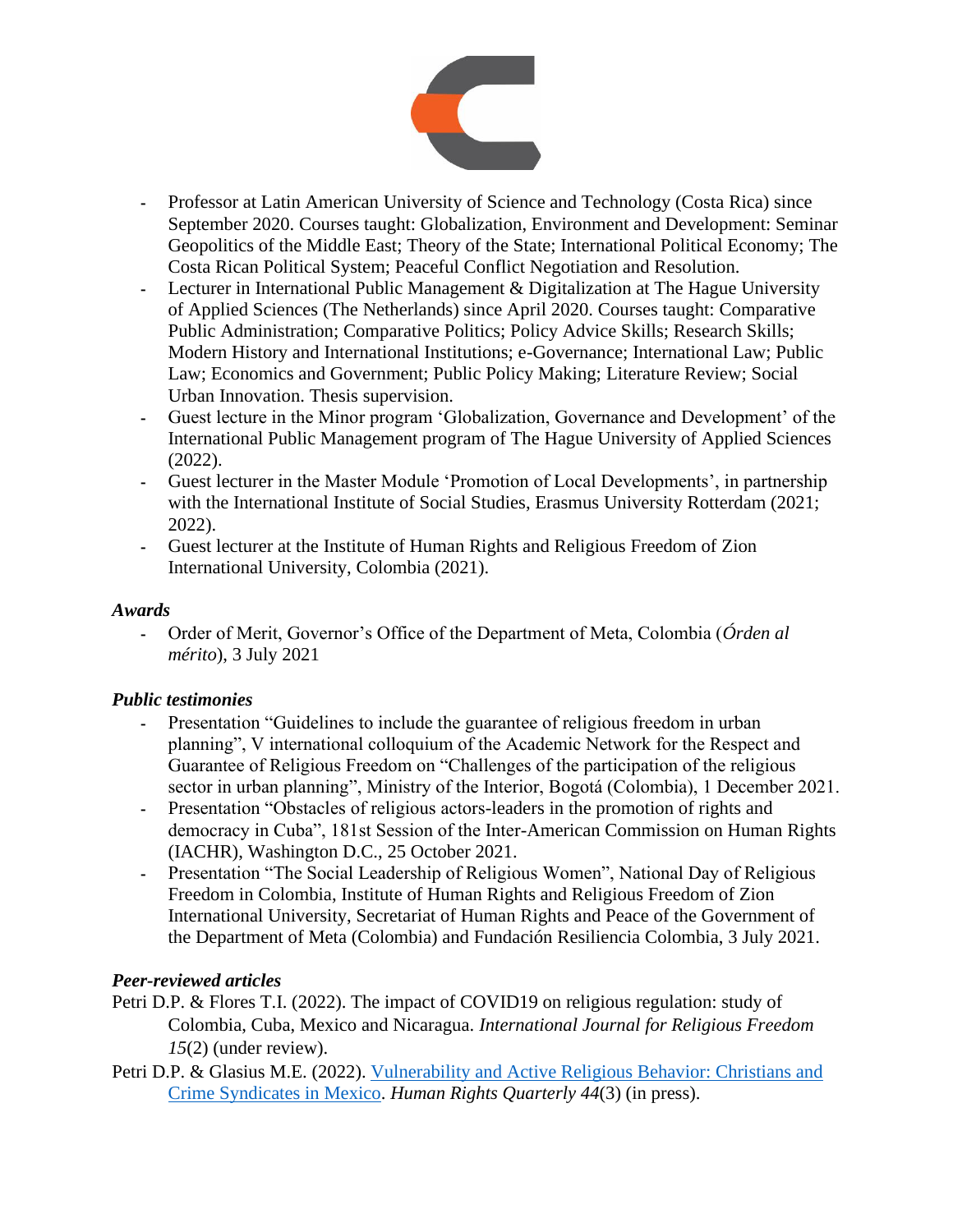

- Petri D.P. (2022). [The Tyranny of Religious Freedom Rankings.](https://platformforsocialtransformation.org/download/religiousfreedom/Petri-The-Tyranny-of-Religious-Freedom-Rankings.pdf) *The Review of Faith & International Affairs 20*(1):82-88. [https://doi.org/10.1080/15570274.2022.2031064.](https://doi.org/10.1080/15570274.2022.2031064)
- Petri D.P. & Boyd-MacMillan R. (2022). [What Persecution To Endure, To Resist, or To Flee?](https://platformforsocialtransformation.org/download/religiousfreedom/Petri-BoydMacMillan-What-Persecution-To-Endure-To-Resist-or-To-Flee.pdf) *Evangelical Review of Theology 46*(1):38-50.
- Petri D.P. (2022). [If it's not broken, don't fix it: review of religious policy in Costa Rica.](https://platformforsocialtransformation.org/download/religiousfreedom/Petri-If-its-not-broken-dont-fix-it-review-of-religious-policy-in-Costa-Rica_2.pdf) *Rhombus 2*(1): 16-42.
- Petri D.P. & Flores T.I. (2021). Documentation: The Violent Incidents Database of the International Institute for Religious Freedom. *International Journal for Religious Freedom 14*(1/2) (under review).
- Petri D.P. (2021). The Regulation of Religion by Organized Crime: Conceptualization of an Underexplored Phenomenon Based on Empirical Evidence from Northeast Mexico. *International Journal for Religious Freedom 14*(1/2) (under review).
- Petri D.P. (2021). [Christians in Cuba: Dealing with Subtle Forms of Repression.](https://platformforsocialtransformation.org/download/religiousfreedom/Petri-Christians-in-Cuba-Dealing-with-Subtle-Forms-of-Repression.pdf) *Evangelical Review of Theology 45*(4): 326-340.
- Petri D.P. (2021). [Blinde vlekken: pleidooi voor religieuze geletterdheid.](https://platformforsocialtransformation.org/download/religiousfreedom/Petri-Blinde-vlekken-pleidooi-voor-religieuze-geletterdheid.pdf) *Radix 47*(2):127-138.
- Flores T.I. & Petri D.P. (2020). [Self-censorship in Latin America: empirical evidence from](https://platformforsocialtransformation.org/download/religiousfreedom/Self-censorship-in-Latin-America.pdf)  [Mexico and Colombia.](https://platformforsocialtransformation.org/download/religiousfreedom/Self-censorship-in-Latin-America.pdf) *International Journal for Religious Freedom 13*(1/2): 21-26.
- Petri D.P. & Buckingham J.E. (2020). [Origins and response to secular intolerance.](https://platformforsocialtransformation.org/download/religiousfreedom/Origins-of-and-responses-to-secular-intolerance.pdf) *International Journal for Religious Freedom 13*(1/2): 27-35.
- Petri D.P. & Boyd-MacMillan R. (2020). [Death by a thousand cuts: perceptions of the](https://platformforsocialtransformation.org/download/religiousfreedom/Death-by-a-thousand-cuts.pdf) nature and [intensity of secular intolerance in Western Europe.](https://platformforsocialtransformation.org/download/religiousfreedom/Death-by-a-thousand-cuts.pdf) *International Journal for Religious Freedom 13*(1/2): 37-53.
- Petri D.P. & Buijs G.J. (2019). [The societal relevance of religious freedom research: Notes for](https://platformforsocialtransformation.org/download/religiousfreedom/Petri-Buijs-The-societal-relevance-of-religious-freedom-research.pdf)  [academia, public policy and vulnerable religious groups.](https://platformforsocialtransformation.org/download/religiousfreedom/Petri-Buijs-The-societal-relevance-of-religious-freedom-research.pdf) *International Journal for Religious Freedom 12*(1/2): 7-16.
- Petri D.P. (2019). [A Human Security Approach to Religious Freedom: The Religious Minorities](https://platformforsocialtransformation.org/download/religiousfreedom/Petri-A-human-security-approach-to-religious-freedom.pdf)  [Vulnerability Assessment Tool.](https://platformforsocialtransformation.org/download/religiousfreedom/Petri-A-human-security-approach-to-religious-freedom.pdf) *International Journal for Religious Freedom 12*(1/2): 69- 84.
- Bartolini M. & Petri D.P. (2019). [Toward the effective protection of religious freedom in](https://platformforsocialtransformation.org/download/religiousfreedom/Bartolini-Toward-the-effective-protection-of-religious-freedom-in-Mexico.pdf)  [Mexico.](https://platformforsocialtransformation.org/download/religiousfreedom/Bartolini-Toward-the-effective-protection-of-religious-freedom-in-Mexico.pdf) *International Journal for Religious Freedom 12*(1/2):165-180.

# *Books*

- Petri D.P. (ed.) (2022). *Negociación Internacional en América Latina.* San José: Facultad Latinoamericana de Ciencias Sociales (FLACSO) (in press).
- Petri D.P. (2022). *The Costa Rican Political System* (in progress).
- Petri D.P. (2022). *El diálogo social en América Latina* (in progress).
- Petri D.P. (ed.). (2022). *Quality of Democracy* (in progress).
- Petri D.P. (2021). *[The Specific Vulnerability of Religious Minorities](https://iirf.global/publications/books/the-specific-vulnerability-of-religious-minorities/)*. Bonn: Verlag für Kultur und Wissenschaft. Religious Freedom Series (IIRF), Volume 6. ISBN 978-3-86269-235- 4.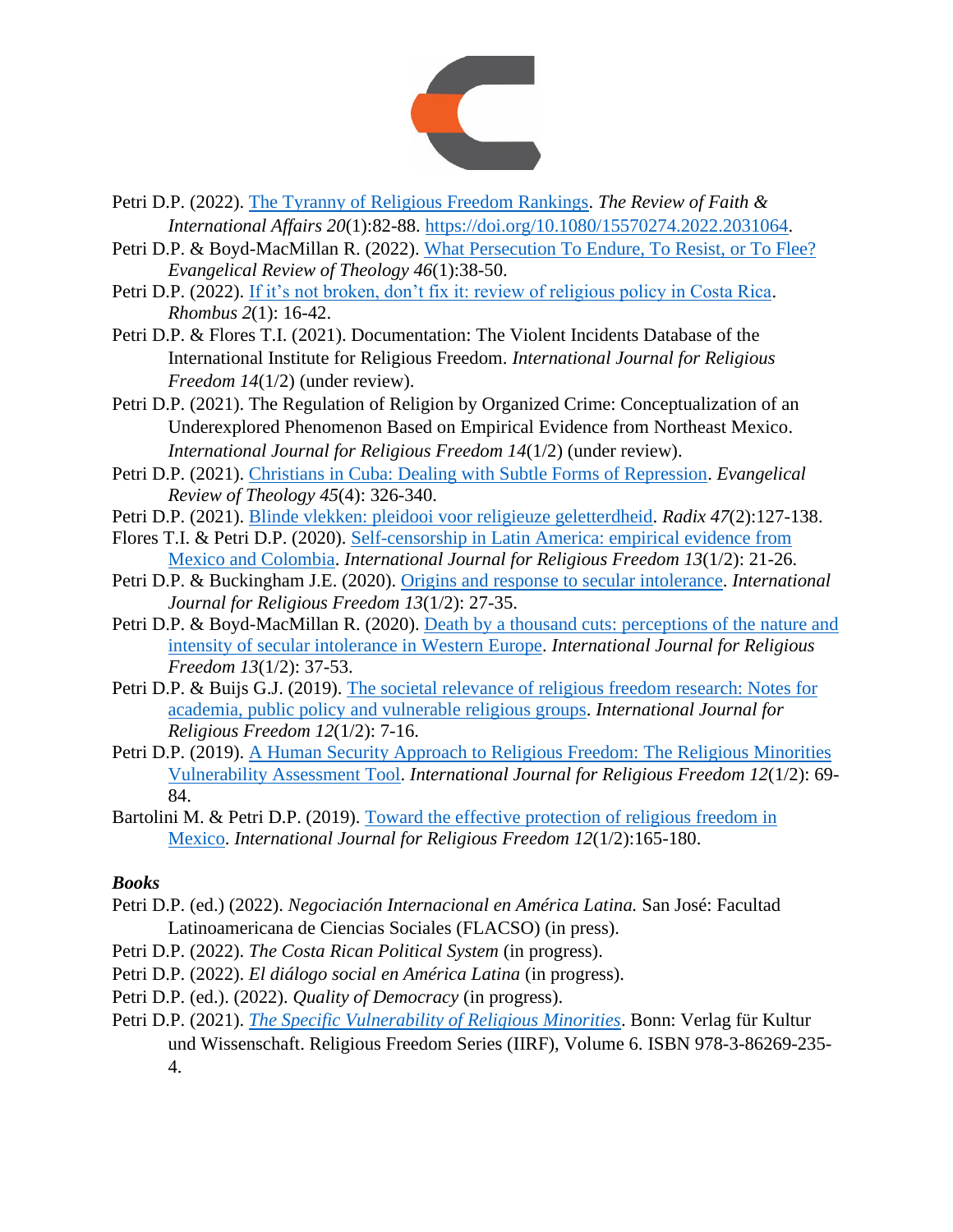

#### *Special issues*

Petri D.P. & Buijs G.J. (eds.) (2019). [The Impact of Religious Freedom Research.](https://platformforsocialtransformation.org/download/religiousfreedom/IJRF-The-Impact-of-Religious-Freedom-Research.pdf) *International Journal for Religious Freedom 12*(1/2).

### *Book chapters*

- Petri D.P. (2022). Trends and Practices in Costa Rican Education Law. In L. Ma & C.J. Russo (eds.). *A Comparative Analysis of Systems of Education Law*. Heidelberg: Springer (in progress).
- Petri D.P. (2022). Religious Education in Costa Rica. In C.J. Russo (ed.). *State aid to faith-based schools*. Oxford: Routledge (in progress).
- Petri D.P. (2022). What Persecution To Endure, To Resist, or To Flee? In Ronald Boyd-MacMillan. *An Answer for My Enemies: The Theology, History and Spirituality of the Suffering Church* (in progress).
- Petri D.P. (2021). [La necesaria alfabetización religiosa en la administración pública.](https://platformforsocialtransformation.org/download/religiousfreedom/Petri-La-necesaria-alfabetizacion-religiosa-en-la-administracion-publica.pdf) In J.F. Gómez Rodríguez (ed.). *Libertad religiosa es todo menos religiosa.* Funza (pp. 31-35). Funza: Alcaldía del Municipio de Funza, Cundinamarca, Colombia. English translation: [The](https://platformforsocialtransformation.org/download/religiousfreedom/Petri-The-necessary-religious-literacy-in-public-administration_2.pdf)  [Necessary Religious Literacy in Public Administration.](https://platformforsocialtransformation.org/download/religiousfreedom/Petri-The-necessary-religious-literacy-in-public-administration_2.pdf)

#### *Academic papers*

- Petri D.P. & Klocek J. (2022). Comparison of national and subnational indicators of religious freedom: gaps and measurement challenges. International Studies Association 2022 Annual Convention, Nashville, Tennessee, 30 March-2 April 2022.
- Petri D.P. (2021). Discriminación religiosa: la importancia del fomento a la cultura laica. Roundtable discussion, III Ciclo del Seminario "Pensando la laicidad: creencias religiosas en el espacio público", Cátedra Extraordinaria Benito Juárez, Instituto de Investigaciones Jurídicas, Universidad Nacional Autónoma de México, Mexico City, 8 December 2021.
- Petri D.P. (2021). 200 years of solitude: improving quality of democracy in Latin America. Sello Azul (webinar), Universidad Latinoamericana de Ciencia y Tecnología, 15 September 2021.
- Petri D.P. (2021). La alfabetización religiosa en las formaciones de la Administración Pública. II Congreso Iberoamericano Educación, Sociedad y Cultura: El papel de la universidad en Iberoamérica ante el desafío de los Objetivos de Desarrollo Sostenible 2030, Universidad Católica de Manizales-Universidad de Salamanca, 3-5 September 2021.
- Petri D.P. & Flores T.I. (2021). The impact of COVID19 on religious regulation: study of Colombia, Cuba, Mexico and Nicaragua. 18th Annual Conference of the European Association for the Study of Religions (Panel "Religious Minorities and Covid-19"), Pisa, 30 August-3 September 2021.
- Petri D.P. (2021). [Los efectos de la pandemia sobre la Libertad Religiosa. Querétaro:](https://cisav.mx/2021/08/27/los-efectos-de-la-pandemia-sobre-la-libertad-religiosa/)  [Observatorio Mexicano de Libertad Religiosa,](https://cisav.mx/2021/08/27/los-efectos-de-la-pandemia-sobre-la-libertad-religiosa/) Centro de Investigación Social Avanzada.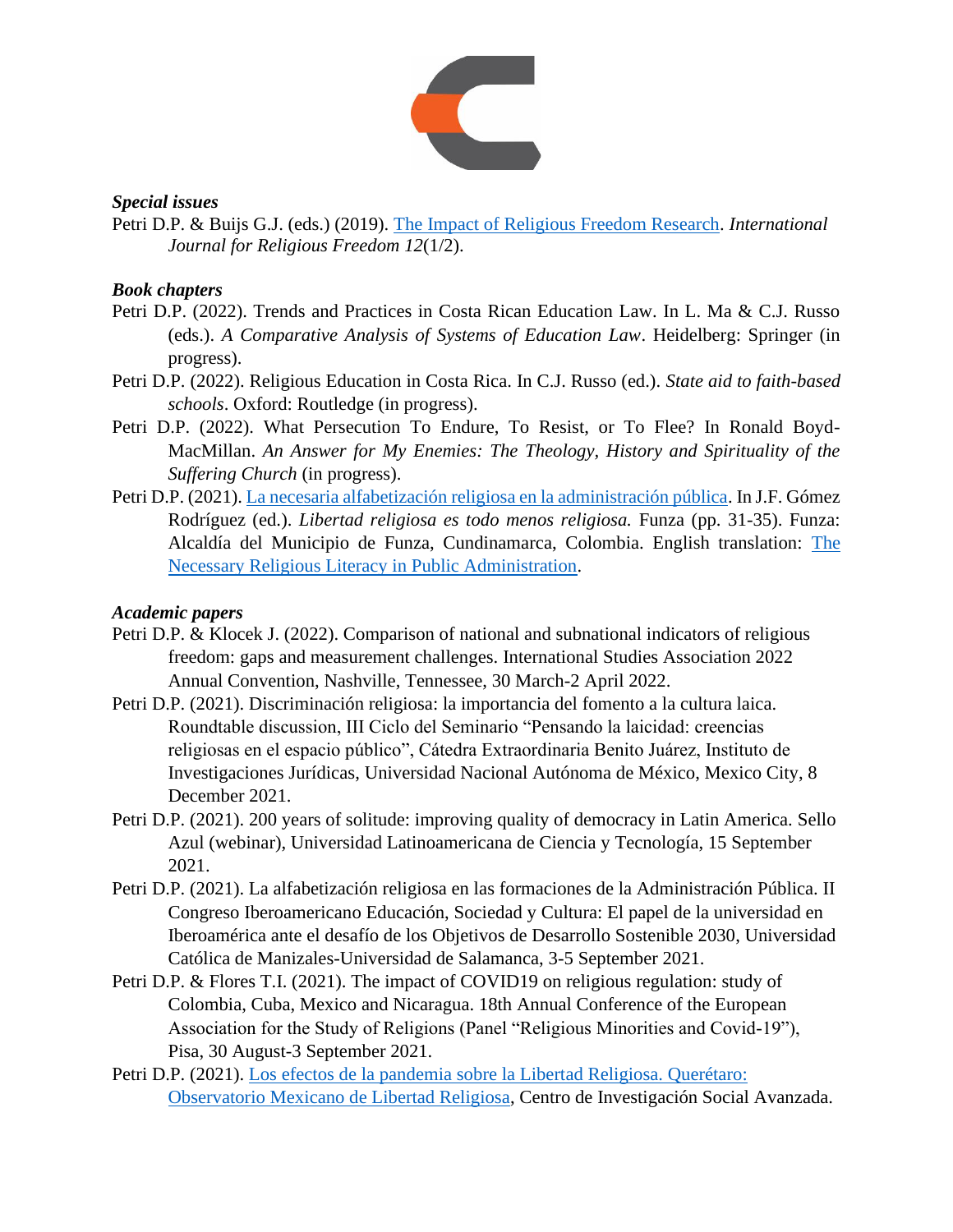

- Petri D.P. (2021). Creencias religiosas y territorio: la necesaria alfabetización religiosa en la administración pública. VI Congreso Nacional y I Congreso Internacional de Etnografía de la Religión: Santuarios y Peregrinaciones, Benemérita Universidad Autónoma de Puebla, 2-4 June 2021.
- Petri D.P. & Osorio J.F. (2021). La apropiación territorial de la diversidad religiosa. XXIII Meeting of the Red de Investigadores del Fenómeno Religioso en México (RIFREM), Puerto Vallarta, Jalisco, México, 24-26 March 2021.

#### *Policy papers and other publications*

- Flores T.I. & Petri D.P. (2022). *Faith Community Action for Nicaragua Electoral Participation*. Miami: Outreach Aid to the Americas (in press).
- Petri D.P. & Arauz Cantón J.B. (2022). [Herramientas de análisis de la libertad religiosa.](https://platformforsocialtransformation.org/download/religiousfreedom/Herramientas-de-analisis-de-libertad-religiosa.-Dennis-Petri-Bernie-Arauz-C.-2022.pdf) Voorburg: Observatory of Religious Freedom in Latin America.
- Petri D.P. & Arauz Cantón J.B. (2022). [Religious Freedom Assessment Tools.](https://platformforsocialtransformation.org/download/religiousfreedom/Religious-Freedom-Assessment-Tools.-Dennis-Petri-.-Bernie-Arauz-C.-2022.pdf) Voorburg: Observatory of Religious Freedom in Latin America.
- Flores T.I. & Petri D.P. (2021). [Percepciones sobre el fenómeno de la autocensura de cristianos.](https://platformforsocialtransformation.org/download/religiousfreedom/Flores-Petri-Percepciones-sobre-el-fenomeno-de-la-autocensura-de-cristianos.-Col-y-Mex.-Dic-2021.pdf)  [Casos de estudio: Colombia y México](https://platformforsocialtransformation.org/download/religiousfreedom/Flores-Petri-Percepciones-sobre-el-fenomeno-de-la-autocensura-de-cristianos.-Col-y-Mex.-Dic-2021.pdf)*.* Voorburg: Observatory of Religious Freedom in Latin America.
- Petri D.P. & Flores T.I. (2021). Report on ["Persons belonging to religious or belief minorities in](https://platformforsocialtransformation.org/download/religiousfreedom/HRC49-UN-Submission-Observatory-of-Religious-Freedom-in-Latin-America_3.pdf)  [situations of conflict and insecurity.](https://platformforsocialtransformation.org/download/religiousfreedom/HRC49-UN-Submission-Observatory-of-Religious-Freedom-in-Latin-America_3.pdf)" Submission to the UN Special Rapporteur on freedom of religion or belief.
- Petri D.P. & Flores T.I. (ed.) (2021). *Perceptions on Self-Censorship. Confirming and Understanding the "Chilling Effect*.*" Case studies on France, Germany, Colombia and Mexico*. Harderwijk: Open Doors International (in press).
- Petri D.P. & Flores Ch. T.I. (2021). *[Religious Regulation and Discrimination in Venezuela:](https://platformforsocialtransformation.org/download/religiousfreedom/Petri-Flores-Country-case-study-analysis-of-religious-regulation-and-discrimination-in-Venezuela.pdf)  [Country Case Study Analysis.](https://platformforsocialtransformation.org/download/religiousfreedom/Petri-Flores-Country-case-study-analysis-of-religious-regulation-and-discrimination-in-Venezuela.pdf)* Washington DC: United States Institute of Peace.
- Petri D.P. (2021). Christenverfolgung in Lateinamerika. *Idea Spezial 8, Christenverfolgung*: 14- 15.
- Yglesias Ramos M.J., Rivero Soto S. & Petri D.P. (eds.) (2021). *Sustainable Development Goals in the Costa Rican Private Sector. State of the Art Report and Challenges 2020-2021*. San José: Universidad Latinoamericana de Ciencia y Tecnología.

#### *Documentary productions*

- Petri D.P. (2020). *[Costa Rica: The School of Protest / Costa Rica: La escuela de la protesta](https://www.youtube.com/watch?v=g0klo3E9tlE&t=1s)*. Web series "Protesta: activismo en los tiempos de pandemia." Observatoire Politique de l'Amérique Latine et des Caraïbes (Sciences Po Paris) & Transparencia por Colombia.
- Petri D.P. (2020). *[Mexico: Justice for Murdered Priests / México: Justicia para padres](https://www.youtube.com/watch?v=z5HC2zmjI2Y)  [asesinados](https://www.youtube.com/watch?v=z5HC2zmjI2Y)*. Web series "Protesta: activismo en los tiempos de pandemia." Observatoire Politique de l'Amérique Latine et des Caraïbes (Sciences Po Paris) & Transparencia por Colombia.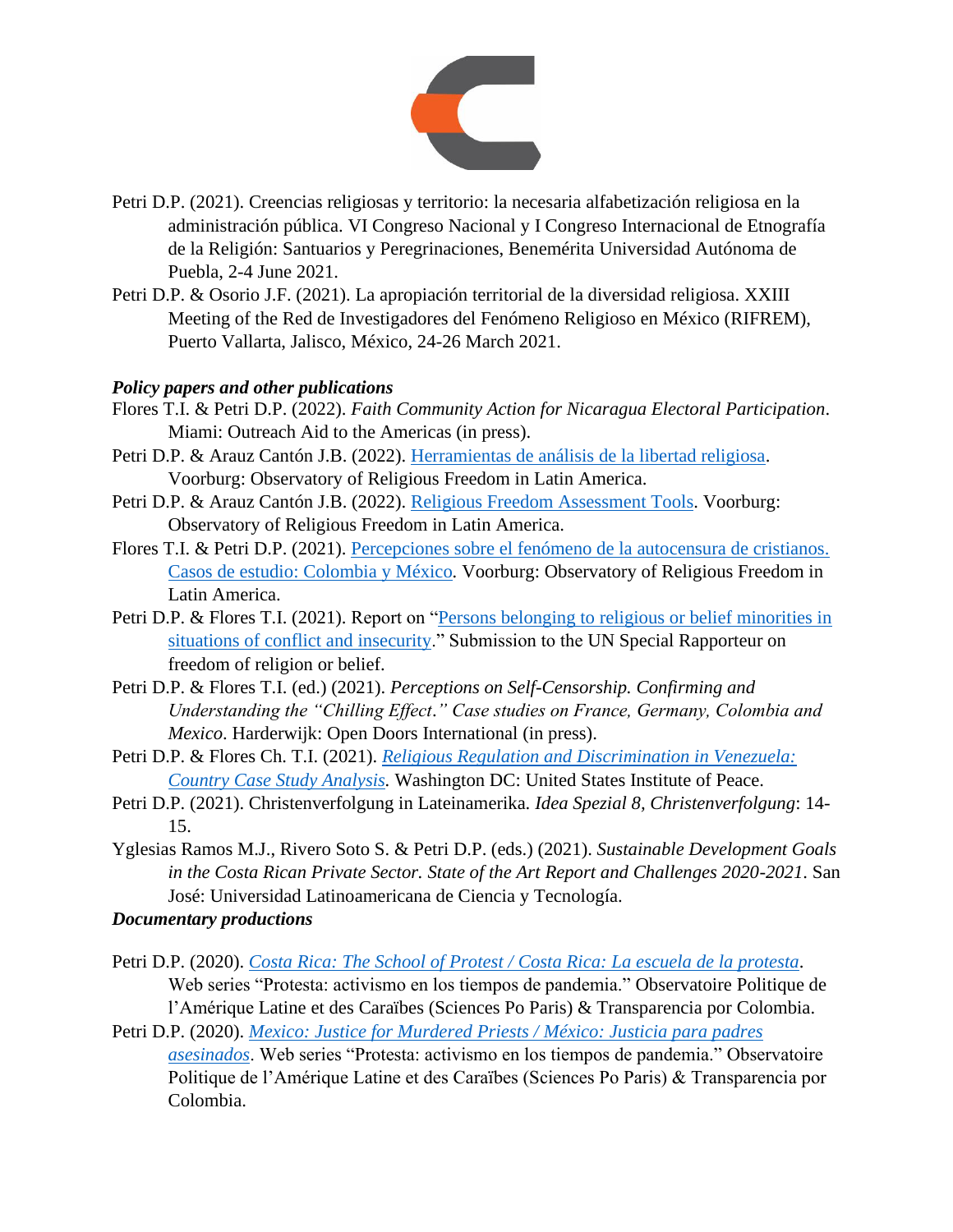

# **IV. Observatory of Religious Freedom in Latin America**

OLIRE has served OD stakeholders, civil society organizations, churches and parachurch organizations across Latin America and has participated in different academic and political fora during 2021.

#### *Areas of work*

- *Monitor*: We document, investigate, and analyze the state of religious freedom and its possible limitations in the different countries of the region. Especially the position of vulnerable religious minorities whose rights are being infringed.
- *Empower*: We train the public, political actors, and international institutions on the right to religious freedom and the range of hostilities and violations of this right in Latin America.
- *Influence*: We aim to participate and actively influence the social and public sphere, at the national and multilateral level to improve the protection of the right to religious freedom.

#### *Impact opportunities during 2021*

- Submissions of articles in different academic journals that study religious freedom issues.
- Publication of the special issue of the International Journal for Religious Freedom "The impact of religious freedom research" with three articles on Latin America".
- Participation in a virtual meeting with approximately 30 civil society organizations and the Inter-American Commission on Human Rights during the 181st period of sessions, with the topic: Obstacles of religious actors leaders in the promotion of rights and democracy in Cuba.
- The Nicaragua chapter presented in the 2021 Annual Report of the US Commission on International Religious Freedom-USCIRF cites the semi-annual report for the January-June 2020 period prepared by OLIRE.
- Collaboration with Outreach Aid to the Americas, Inc. (OAA) in the execution of the project Faith Community Action for Nicaragua Electoral Participation (Fanep).
- Collaboration with the United States Institute of Peace on the research project "Closing the Gap", Case study on Venezuela.
- Collaboration with the research area for a web documentary about the murder of priests in Mexico in partnership with the Observatoire politique sur L´Amerique Latine (OPALC), Sciences Po Paris (France) and Transparency for Colombia.
- Collaboration with the Latin America unit of the World Watch Research Unit of Open Doors International in the elaboration and presentation of the Amicus Curiae: Caso Pavez Pavez vs. Chile, to the Inter-American Court of Human Rights.
- Collaboration with the analysis on the topic Religious freedom and policies on sex, gender, sexual orientation, and gender identity for the UN call for input to a thematic report: